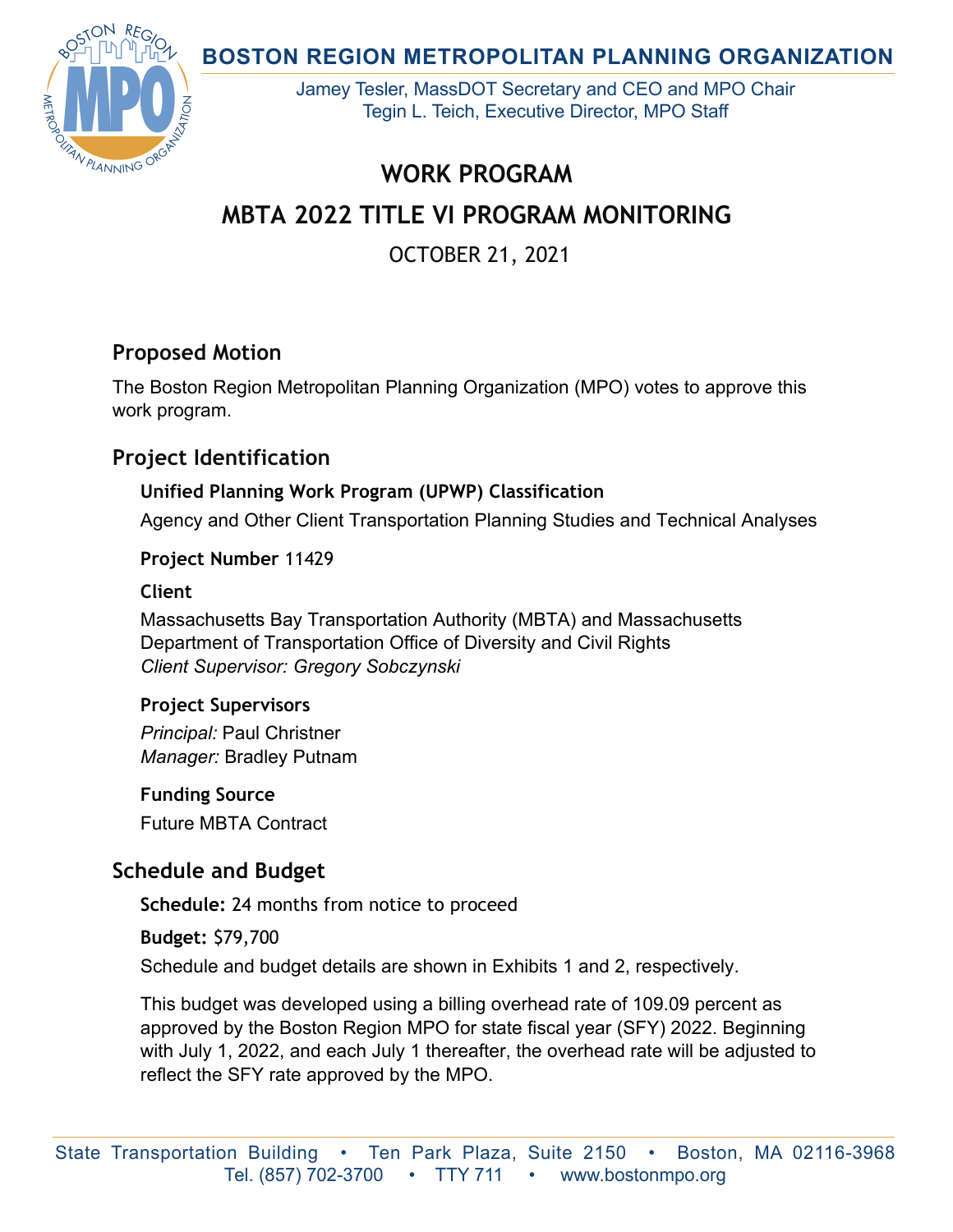## **Relationship to MPO Work**

This study is supported in full with non-MPO funding. Committing MPO staff to this project will not impinge on the quality or timeliness of MPO-funded work.

## **Background**

Every three years, the MBTA is required to submit a report to the Federal Transit Administration's (FTA) Office of Civil Rights detailing the MBTA's efforts to comply with Title VI of the Civil Rights Act of 1964. The purpose of this Title VI report is to ensure that, as a recipient of federal funds, the MBTA provides a comparable level and quality of transportation services to all customers without regard to race, color, or national origin. The requirements for demonstrating compliance with Title VI are outlined in FTA Circular 4702.1B.

The most recent triennial Title VI report was provided by the MBTA to the FTA in 2020. For years in which the MBTA does not submit a triennial report, the FTA requires the MBTA to complete annual Title VI monitoring and internal reporting to identify and address problems early and to ensure ongoing Title VI compliance. Under the MBTA's service monitoring schedule, data collection and analysis are completed annually for most service indicators and every two years for others. When possible, the results of annual monitoring are reported in subsequent triennial Title VI reports for the FTA. The most recent triennial report outlined an ongoing process of Title VI data collection and analysis, documented the results of current assessments of compliance, and indicated responsive action that would be taken with respect to Title VI concerns in the interim years (2021 and 2022) before the issuance of the 2023 report.

Central Transportation Planning Staff (CTPS) has performed data collection and analysis for MBTA Title VI reporting since the 1980s, and has been responsible for producing the MBTA's Title VI triennial reports for submittal to the FTA since 2005. CTPS has also completed annual internal reports for the MBTA since 2005, and quarterly reports for the FTA, as required. This work program represents a continuation of CTPS's involvement in the MBTA's Title VI monitoring efforts, and it outlines the monitoring that will be completed in calendar year 2022, which will provide some of the data for the analyses that will be reported in the 2023 triennial report.

## **Objectives**

CTPS will assist the MBTA by collecting data and assessing performance (based on existing MBTA service standards and policies) of specific service indicators, according to the MBTA's monitoring schedule. CTPS will then compare the performance of services rendered to predominantly minority riders with the performance of services rendered to predominantly nonminority riders, as required by the MBTA's Disparate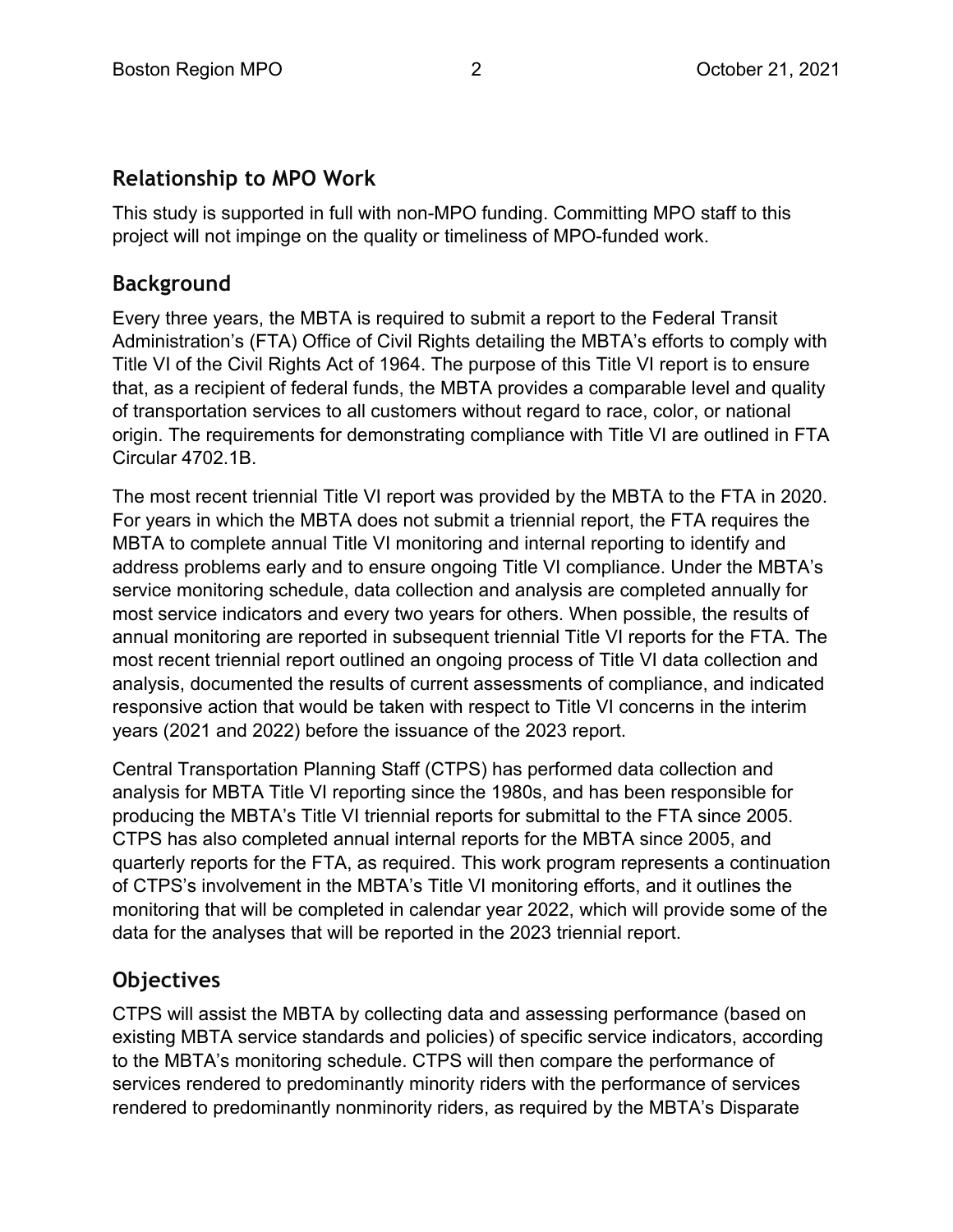Impact and Disproportionate Burden Policy, to determine if there are disparate impacts on the basis of race, color, or national origin.

## **Work Description**

FTA Circular 4702.1B identifies several indicators for service monitoring for which a comparative analysis must be completed. The MBTA monitors most service indicators annually, including vehicle load, vehicle headway, on-time performance, service availability, span of service, platform accessibility, vehicle accessibility, vehicle assignment, and the distribution or operability of two types of transit amenities: 1) automated fare collection gates, fare vending machines, and retail sales outlets; and 2) station escalators. For reporting in even-numbered years, the MBTA monitors rapid transit and commuter rail station conditions and amenities; distribution of neighborhood maps and bus transfer maps; and distribution and operability of variable-message signs. For reporting in odd-numbered years, the MBTA monitors bus shelter and bench placement and bus shelter conditions and amenities.

Most service analyses rely on demographic ridership data maintained by CTPS. These data are derived from results from the 2015–17 MBTA systemwide passenger survey, and allow CTPS to discern which MBTA services support predominantly minority or lowincome riders.

#### **Task 1 Monitor Service Performance**

The first step in service performance monitoring is to assess the performance or distribution of specified services against established service standards and policies. The performance or distribution of the services provided for predominantly minority riders is then compared with the performance or distribution of services provided for predominantly nonminority riders to determine if there are disparate impacts on the basis of race, color, or national origin, as required by the MBTA's Disparate Impact and Disproportionate Burden Policy. The service indicators for which CTPS will collect or analyze data, and the actions that CTPS will take, are described below.

- *Vehicle Load:* CTPS will use SFY 2021 bus and commuter rail vehicleload data compiled by the MBTA.
- *Vehicle Headway:* CTPS will use SFY 2021 bus, rapid transit, and commuter rail vehicle-headway data compiled by the MBTA.
- *On-Time Performance:* CTPS will use SFY 2021 bus, rapid transit, and commuter rail vehicle on-time performance data compiled by the MBTA.
- *Service Availability:* Using its geographic information system (GIS) database, CTPS will determine the availability of transit service in SFY 2021 to all customers in the MBTA's service area.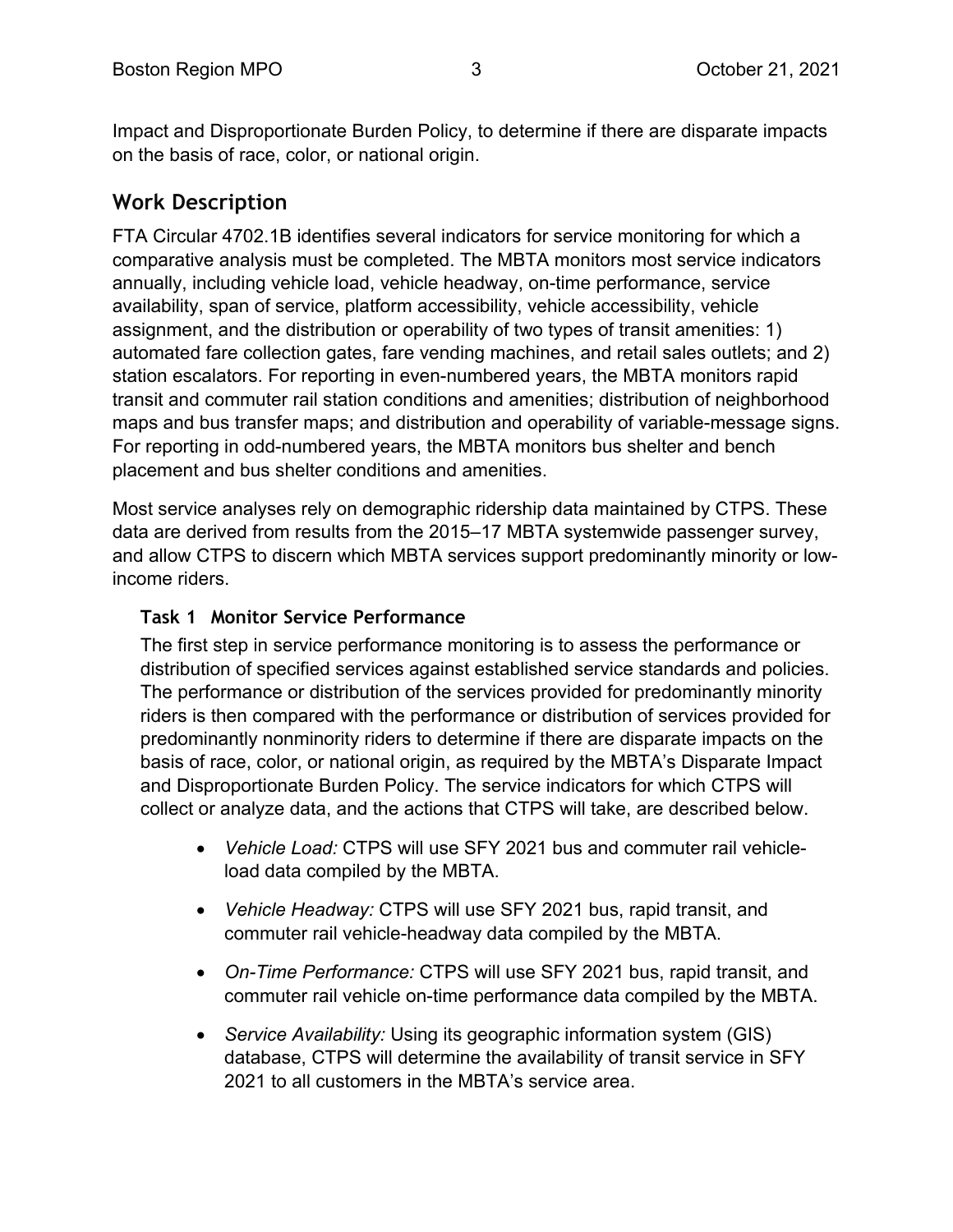- *Span of Service:* CTPS will use SFY 2021 span of service data compiled by the MBTA for bus, rapid transit, and commuter rail.
- *Platform Accessibility:* For gated rapid transit stations, CTPS will use SFY 2021 elevator operability data provided by the MBTA to measure the percentage of platform hours that were accessible in each station. For commuter rail stations, CTPS will use station accessibility data provided by the MBTA.
- *Vehicle Accessibility:* At this time, the MBTA lacks the data to assess full commuter rail vehicle accessibility (as measured by the percentage of stops where the accessible bathroom-equipped coaches [on trains with bathrooms] line up at an accessible boarding location at each station). Should this data become available, CTPS will use it.
- *Service Operated:* CTPS will use the MBTA's SFY 2021 data on dropped bus trips and canceled commuter rail trains, and SFY 2021 rapid transit Daily Service Reports.
- *Distribution of Transit Amenities:* CTPS will monitor the following transit amenities: the condition of rapid transit and commuter rail stations, including provision of seating fixtures, timetables, trash and recycling receptacles, system and line maps, neighborhood maps, variable message signs, and Title VI notices in the stations; distribution or operability of automated-fare-collection fare gates, fare vending machines, and retail sales terminals; distribution and operability of station escalators; and distribution of bicycle storage facilities.
- *Vehicle Assignment:* For bus vehicle assignment and air conditioning operability, CTPS will obtain MBTA garage pullout and maintenance records for at least one sampled hot day during the summer 2020. For commuter rail vehicle assignment, CTPS will obtain commuter rail vehicleage data from the MBTA.

#### **Products of Task 1**

- Compliance summaries for each service indicator listed in Task 1, including data summarized for each route, line, station, or population, and grouped by minority classification
- Results of a disparate impact analysis for each service indicator listed in Task 1, including the figures that form each disparate impact ratio for comparison to the MBTA's disparate impact threshold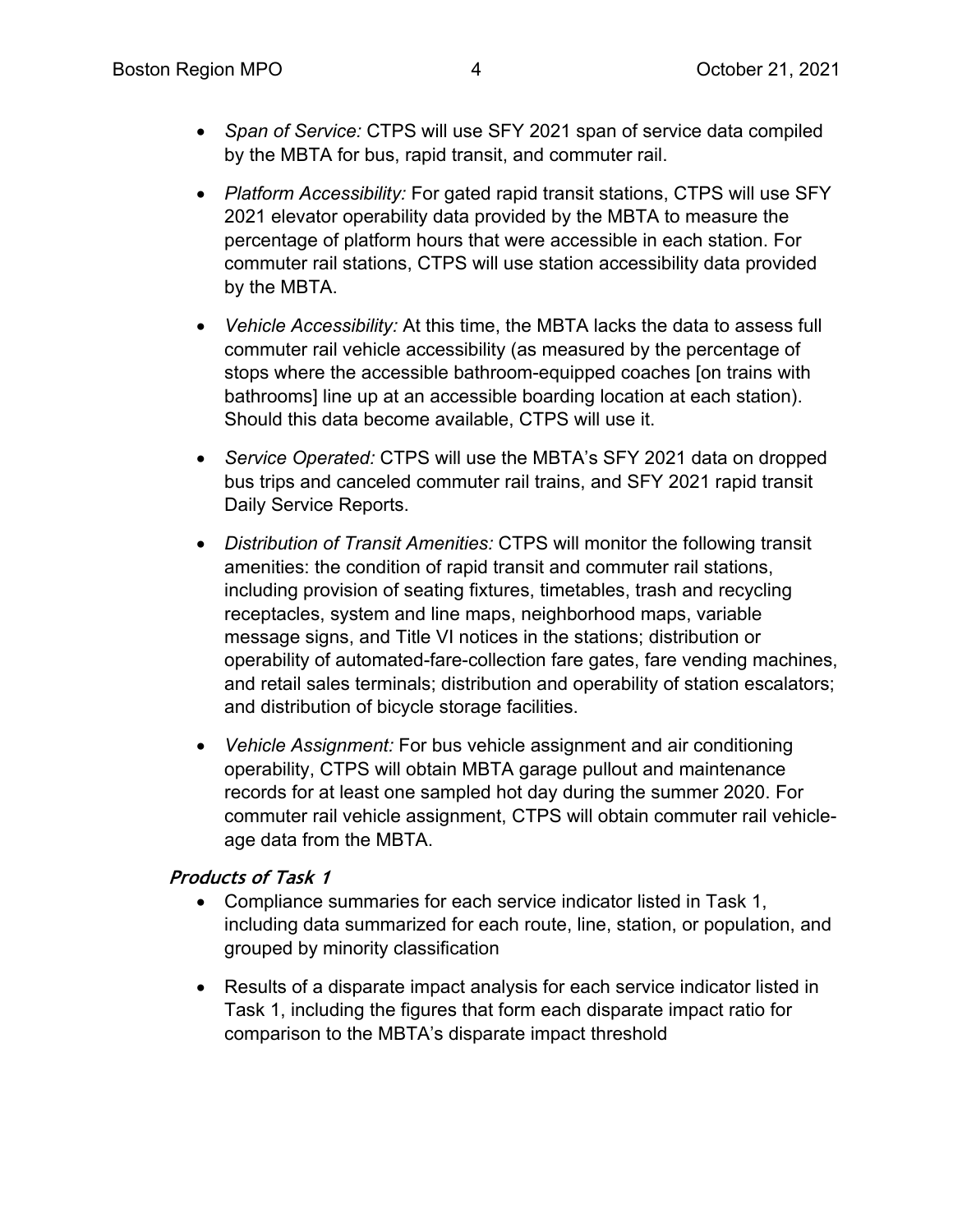#### **Task 2 Document Findings in a Memorandum to the MBTA**

CTPS will compile the results of Task 1 into the 2022 Title VI memorandum to the MBTA. This memorandum will provide the data needed for the MBTA to determine whether any corrective actions need to be taken to ensure that services rendered to predominantly minority riders are comparable to services rendered to predominantly nonminority riders.

#### **Products of Task 2**

2022 Title VI service monitoring memorandum to the MBTA

#### **Task 3 Provide Ongoing Technical Support to the MBTA**

CTPS will provide ongoing technical assistance to the MBTA to address Title VI issues, as necessary, including support to the MBTA's Title VI Working Group.

#### **Products of Task 3**

Technical support to the MBTA's Title VI Working Group, and other technical support provided to the MBTA, as necessary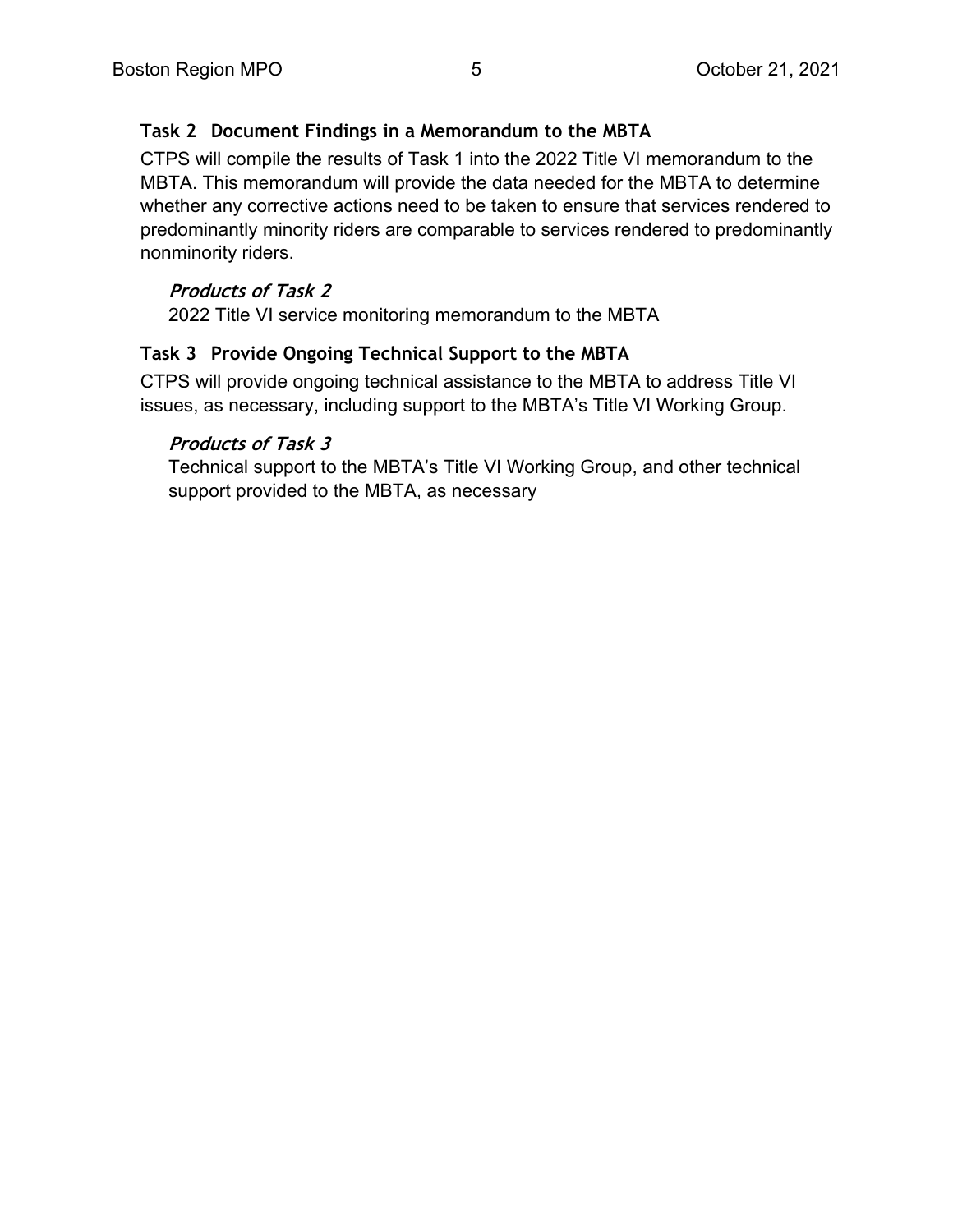The Boston Region Metropolitan Planning Organization (MPO) operates its programs, services, and activities in compliance with federal nondiscrimination laws including Title VI of the Civil Rights Act of 1964 (Title VI), the Civil Rights Restoration Act of 1987, and related statutes and regulations. Title VI prohibits discrimination in federally assisted programs and requires that no person in the United States of America shall, on the grounds of race, color, or national origin (including limited English proficiency), be excluded from participation in, denied the benefits of, or be otherwise subjected to discrimination under any program or activity that receives federal assistance. Related federal nondiscrimination laws administered by the Federal Highway Administration, Federal Transit Administration, or both, prohibit discrimination on the basis of age, sex, and disability. The Boston Region MPO considers these protected populations in its Title VI Programs, consistent with federal interpretation and administration. In addition, the Boston Region MPO provides meaningful access to its programs, services, and activities to individuals with limited English proficiency, in compliance with U.S. Department of Transportation policy and guidance on federal Executive Order 13166.

The Boston Region MPO also complies with the Massachusetts Public Accommodation Law, M.G.L. c 272 sections 92a, 98, 98a, which prohibits making any distinction, discrimination, or restriction in admission to, or treatment in a place of public accommodation based on race, color, religious creed, national origin, sex, sexual orientation, disability, or ancestry. Likewise, the Boston Region MPO complies with the Governor's Executive Order 526, section 4, which requires that all programs, activities, and services provided, performed, licensed, chartered, funded, regulated, or contracted for by the state shall be conducted without unlawful discrimination based on race, color, age, gender, ethnicity, sexual orientation, gender identity or expression, religion, creed, ancestry, national origin, disability, veteran's status (including Vietnam-era veterans), or background.

A complaint form and additional information can be obtained by contacting the MPO or at http://www.bostonmpo.org/mpo\_non\_discrimination. To request this information in a different language or in an accessible format, please contact

Title VI Specialist Boston Region MPO 10 Park Plaza, Suite 2150 Boston, MA 02116 civilrights@ctps.org

#### **By Telephone:**

857.702.3702 (voice)

For people with hearing or speaking difficulties, connect through the state MassRelay service:

- **Relay Using TTY or Hearing Carry-over:** 800.439.2370
- **Relay Using Voice Carry-over:** 866.887.6619
- **Relay Using Text to Speech:** 866.645.9870

For more information, including numbers for Spanish speakers, visit https://www.mass.gov/massrelay.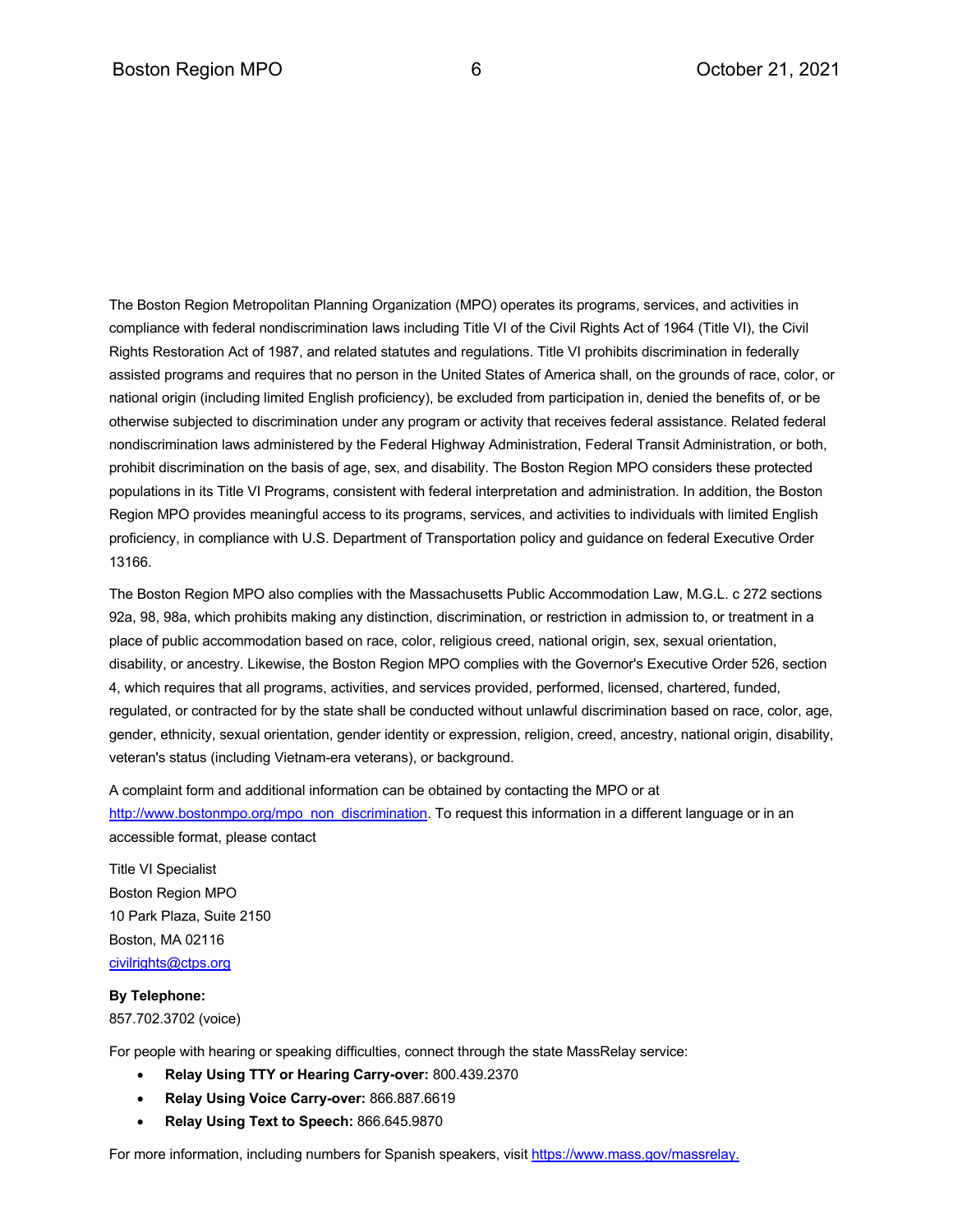## **Exhibit 1 ESTIMATED SCHEDULE MBTA 2022 Title VI Program Monitoring**

|                                                                                                                                        | Month                                                                       |  |  |  |  |  |  |  |
|----------------------------------------------------------------------------------------------------------------------------------------|-----------------------------------------------------------------------------|--|--|--|--|--|--|--|
| Task                                                                                                                                   | 2   3   4   5   6   7   8   9  10 11 12 13 14 15 16 17 18 19 20 21 22 23 24 |  |  |  |  |  |  |  |
| 1. Monitor Service Performance<br>2. Document Findings in a Memorandum to the MBTA<br>3. Provide Ongoing Technical Support to the MBTA |                                                                             |  |  |  |  |  |  |  |

Products/Milestones

A: Technical memorandum